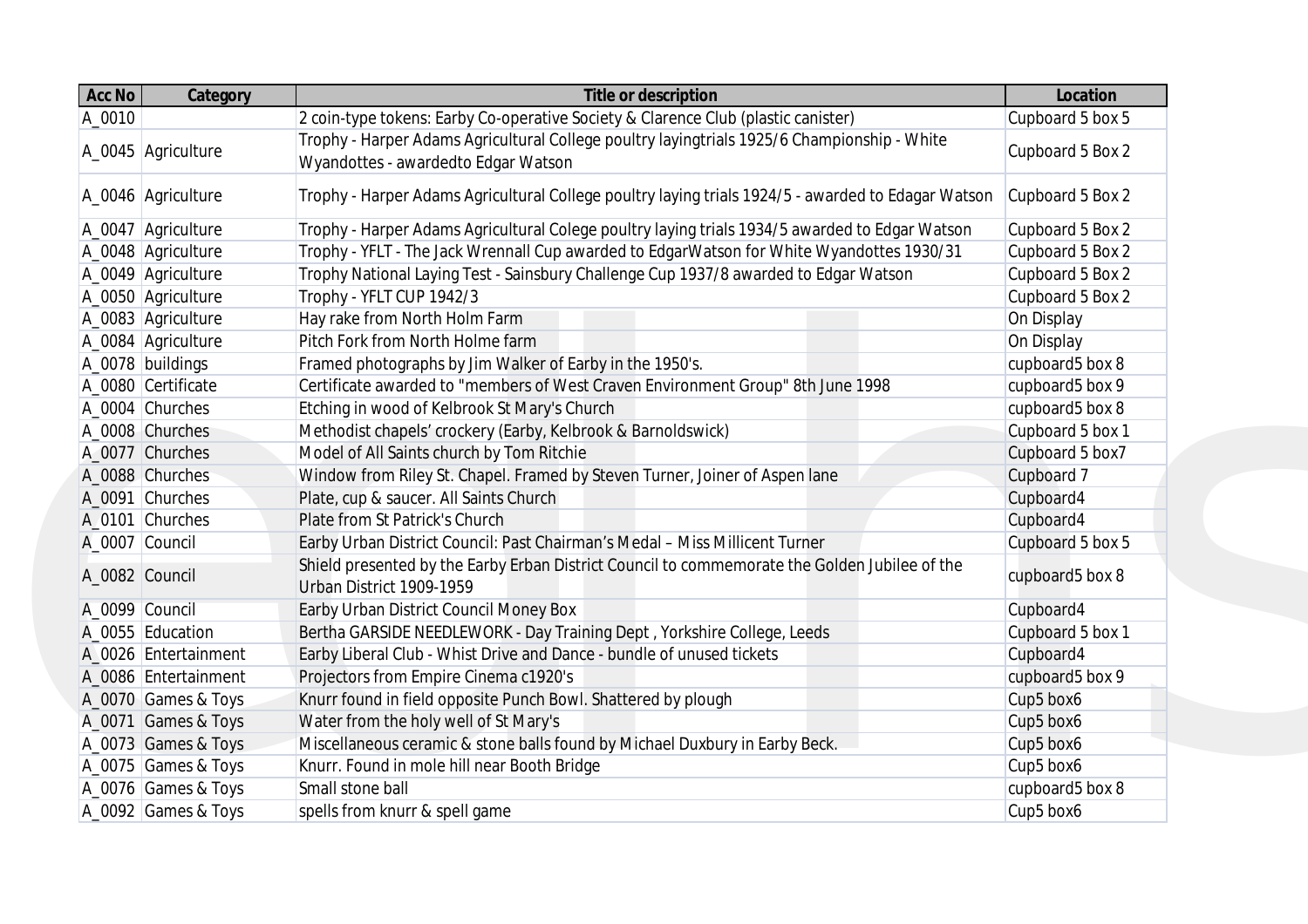|              | A_0093 Games & Toys        | Marbles & other small round balls                                                                                        | Cup5 box6             |
|--------------|----------------------------|--------------------------------------------------------------------------------------------------------------------------|-----------------------|
|              | A_0097 Games & Toys        | Small round stone ball                                                                                                   | Cupboard4             |
|              | A_0016 General             | Commemorative medal - Coronation of George V & Queen Mary                                                                | Cupboard 5 box 5      |
|              | A_0017 General             | Queen Victoria's Diamond Jubilee - Commemorative medal                                                                   | Cupboard 5 box 5      |
|              | A_0023 General             | Spinning Top c 1910 -                                                                                                    | Cupboard 5 box 5      |
|              | A_0036 General             | Reeves students colour box                                                                                               | Cupboard 5 box 1      |
|              | A_0056 General             | Ladies Black handbag c 1920s                                                                                             | Cupboard 5 box 5      |
|              | A_0020 Health              | Ambulance Service jacket - West Riding County Council;                                                                   | Cupboard 5 box 4      |
|              | A_0024 Health              | Ambulance Service jacket - Lancashire County Council                                                                     | Cupboard 5 box 4      |
|              | A_0029 Health              | Medicine Bottle - surgical spirit - N Hargreaves 29 Vitoria Raod Earby Chemist and Optician                              | Cupboard 5 box 1      |
|              | A_0030 Health              | Medicine Bottle - Timothy Whites Dispensing chemist- 27 Albert Road, Barnoldswick                                        | Cupboard 5 box 1      |
|              | A_0059 Health              | Dr Cassells tablets the great nerve tonic and body builder 2 bottles empty c 1930                                        | Cupboard 5 box 5      |
|              | A_0094 Health              | Derbac nit comb                                                                                                          | Cupboard4             |
|              | A_0106 Health              | Medicine bottle found in Tomlinson's shop 2012<br>Colne and District Co-operative Society Earby Branch, 63 Victoria Road | cupboard 5 box10      |
|              | A_0013   Industry          | Weavers Shuttles and other items                                                                                         | Cupboard 5 box 3      |
|              | A_0027 Industry            | Wallet - Inscribed A Dodgson and Son, Lane Ends Garage, Earby                                                            | Cupboard4             |
|              | A_0037 Industry            | <b>Cotton Reels</b>                                                                                                      | Cupboard 5 box 1      |
|              | A_0051   Industry          | Medical Gauze woven at Brook Shed - Johnson and Johnson                                                                  | Cupboard 5 box 3      |
|              | A_0052   Industry          | Tea Towel woven at Bancroft Mill c 2000                                                                                  | Cupboard 5 box 3      |
|              | A_0054  Industry           | Mill items from Rochdale                                                                                                 | Cupboard 5 box 3      |
|              | A_0063  Industry           | Circular textile calculator                                                                                              | Cupboard 5 box 5      |
|              | A_0081   Industry          | Sign from Armoride Ltd "Research & Development Division"                                                                 | cupboard5 box 8       |
|              | A_0089   Industry          | Plate from Calendar Machine Armoride 1961                                                                                | Cupboard <sub>5</sub> |
|              | A_0103  Industry           | Weaving tools. Knife and cloth finisher                                                                                  | Cupboard4             |
|              | A_0105   Industry          | First Aid Kit. Johnson & Johnson                                                                                         | Cupboard4             |
|              | A_0028 Organisations, misc | British Legion Badge belonging to Jenny Tait nee Dolphin                                                                 | Cupboard4             |
|              | A_0107 Organisations, misc | Liberal Club Plate                                                                                                       | cupboard 5 box10      |
|              | A_0104 Railways            | Train Tickets - Skipton to Earby 3rd class & Blackburn to Earby 1940                                                     | Cupboard4             |
| A_0003 Roads |                            | Grove Street name plate - donated by Michael Crewdson                                                                    | On Display            |
|              | A 0002 Schools             | Trophy won by Earby School at Edinburgh iIndustrial Exhibition 1910                                                      | cupboard5 box 9       |
|              | A_0057 Schools             | Trophy - Edinburgh Industrial Exhibition - won by pupils of New Raod School, Earby - 1910                                | Cupboard 5 box 5      |
|              | A_0079 Schools             | Print of pen & ink drawing of "Old GrammarSchool" by J.C. Hutchinson c1940                                               | cupboard5 box 8       |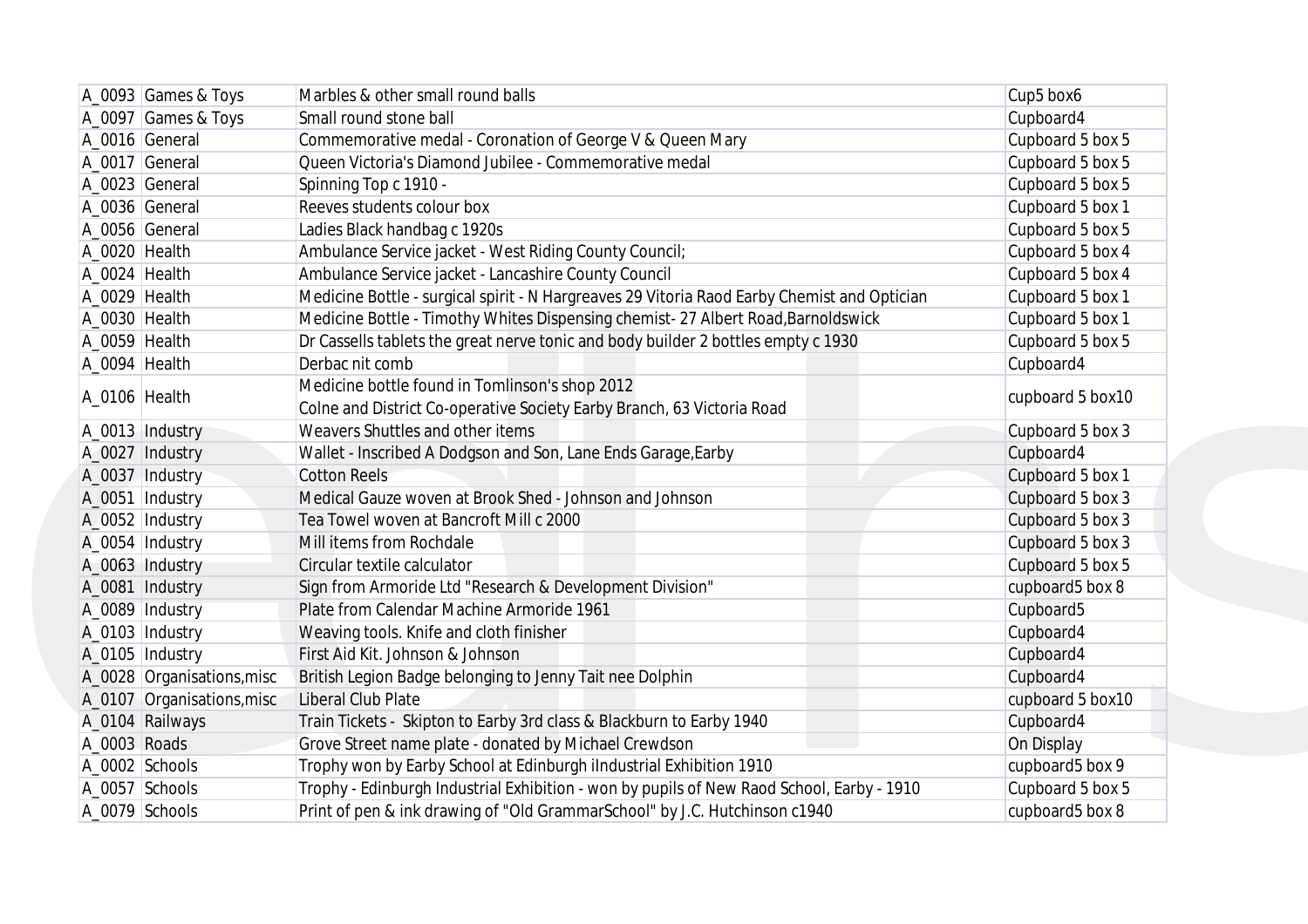| A_0085 Schools          | School desk c 1897 found in cellar of New Road School                                                               | On Display            |
|-------------------------|---------------------------------------------------------------------------------------------------------------------|-----------------------|
| A_0090 Schools          | Small plate from Kelbrook National School                                                                           | Cupboard4             |
| A_0014   Shops / retail | Medal awarded to H Cowgill by the Confectioners, Bakers and Allied Trades Exhibition, London, 1930 Cupboard 5 box 5 |                       |
| A_0031 Shops / retail   | Frys Plain Chocolate Bars - trade box                                                                               | Cupboard 5 box 1      |
| A_0035 Shops / retail   | Douthwaites of Earby - carrier bag                                                                                  | Cupboard 5 box 1      |
| A_0058 Shops / retail   | Peek Freans buiscuit box c 1930s                                                                                    | Cupboard 5 box 5      |
| A_0068 Shops / retail   | Necklace (boxed) S J Murphy Jeweller, 47 Victoria Raod, Earby                                                       | Cupboard 5 box 5      |
| A_0072 Shops / retail   | Coat hanger from Seth Mosley Ladies & Gents tailor, 64 Victoria Rd Earby                                            | Cup5 box6             |
| A_0074 Shops / retail   | Paper Bag from Maynards of 21 Colne Road                                                                            | Cup5 box6             |
| A_0005 Social history   | Kathleen Linsky's Clogs - see "Chronicles" No.2, 1996                                                               | Cup5 box6             |
| A_0006 Social history   | Earby Urban District Council - Savings box                                                                          | Cupboard 5 box 5      |
| A_0032 Social history   | Visiting Cards - blank                                                                                              | Cupboard 5 box 1      |
| A_0038 Social history   | Leather spats                                                                                                       | Cupboard 5 box 1      |
| A_0039 Social history   | Gloves - Summer, lady's                                                                                             | Cupboard 5 box 1      |
| A_0040 Social history   | Hair clips - box                                                                                                    | Cupboard 5 box 1      |
| A_0041 Social history   | <b>Hair Net</b>                                                                                                     | Cupboard 5 box 1      |
| A_0042 Social history   | Collar Box - gents                                                                                                  | Cupboard 5 box 1      |
| A_0043 Social history   | Earby Weavers Institute plates                                                                                      | Cupboard 5 box 1      |
| A_0044 Social history   | Kelbrook U M F C - Plate                                                                                            | Cupboard 5 box 1      |
| A_0053 Social history   | Ladies Shawl                                                                                                        | Cupboard 5 box 3      |
| A_0062 Social history   | Embroideries inherited from Mary Fell (nee Croft)                                                                   | Cupboard 5 box 5      |
| A_0064 Social history   | Crocheted apron c 1930's. Donated by Pat Duxbury, made by Leonora Hartley of Cottontree.                            | Cupboard 5 box 5      |
| A_0066 Social history   | White Apron - used in service c 1930's<br>From Sybil Howard who lived at Preston Beck in Water Street.              | Cupboard 5 box 5      |
| A_0069 Social history   | Leatrher pure s containg various coins                                                                              | Cupboard 5 box 5      |
| A_0087 Social history   | Typewriter, portable Imperial messenger                                                                             | Cupboard <sub>5</sub> |
| A_0095 Social history   | <b>Button Hook</b>                                                                                                  | Cupboard4             |
| A_0096 Social history   | Clay Pipe - small piece                                                                                             | Cupboard4             |
| A_0098 Social history   | Early spectacles                                                                                                    | Cupboard4             |
| A_0102 Social history   | hankerchief case made between 1953 & 1956 at New Road Junior School by Barbara Preston nee<br>Spencer               | Cupboard4             |
| A_0108 Social history   | <b>Victorian Sewing Box</b>                                                                                         | Cupboard4             |